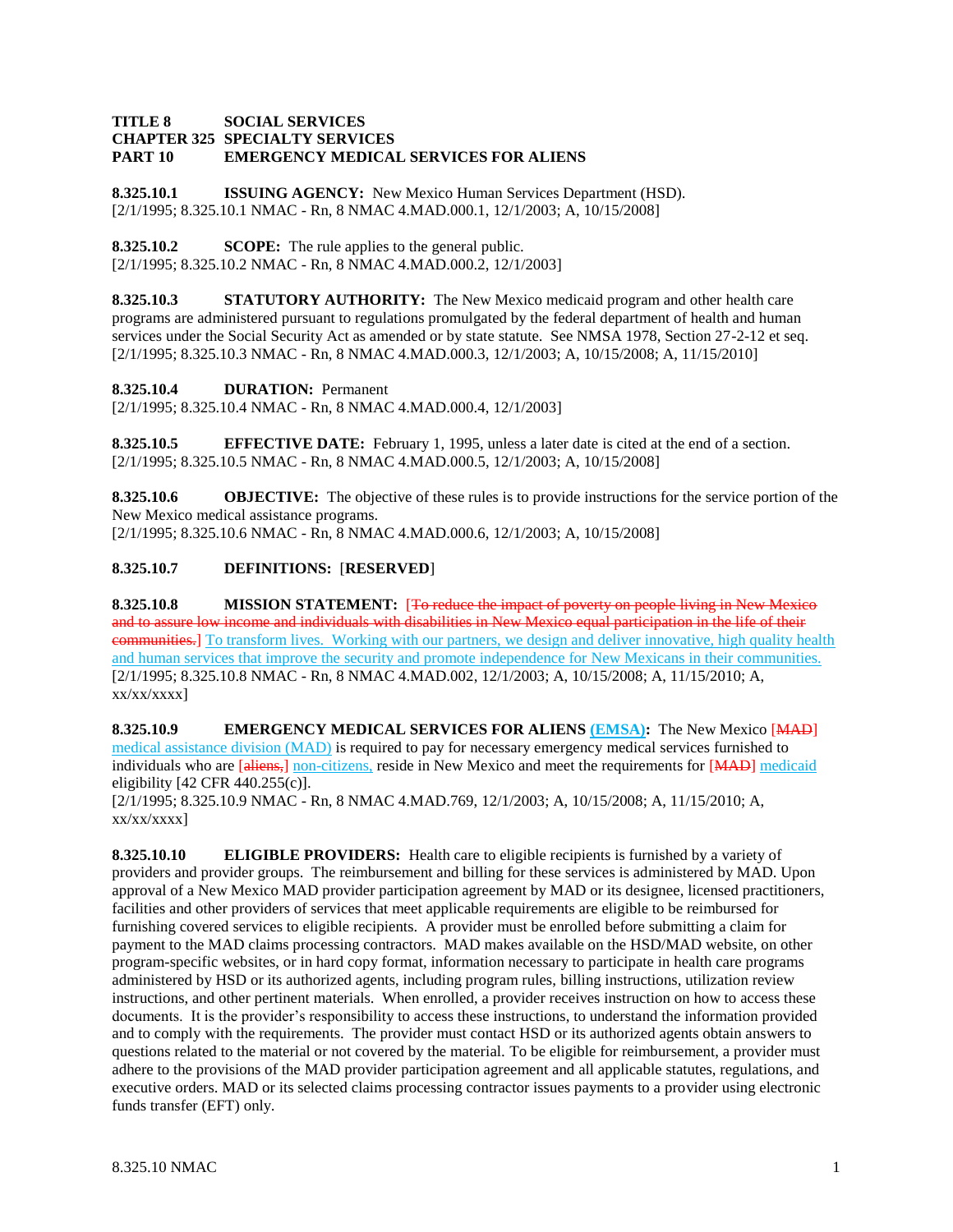[2/1/1995; 8.325.10.10 NMAC - Rn, 8 NMAC 4.MAD.769.1, 12/1/2003; A, 10/15/2008; A, 11/15/2010]

# **8.325.10.11 PROVIDER RESPONSIBILITIES:**

**A.** A provider who furnishes services to a medicaid or other health care program eligible recipient must comply with all federal and state laws, regulations, and executive orders relevant to the provision of services as specified in the MAD provider participation agreement. A provider also must conform to MAD program rules and instructions as specified in the provider rules manual and its appendices, and program directions and billing instructions, as updated. A provider is also responsible for following coding manual guidelines and CMS correct coding initiatives, including not improperly unbundling or upcoding services. When services are billed to and paid by a coordinated services contractor authorized by HSD, the provider must follow that contractor's instructions for billing and for authorization of services.

**B.** [A provider may encourage an individual to apply for emergency medical services for aliens (EMSA) eligibility at a county office when the provider believes the service may qualify as an EMSA emergency service.] A provider may encourage a non-citizen to apply for EMSA eligibility through the local county income support division (ISD) office when the provider believes the service may qualify as an EMSA emergency service. A provider must inform the individual if the provider is unwilling to receive medicaid payment for the service when the service meets the EMSA emergency criteria for coverage. A provider must determine if the recipient has other health insurance. A provider must maintain records that are sufficient to fully disclose the extent and nature of the services provided to [an alien] a non-citizen recipient.

[2/1/1995; 8.325.10.11 NMAC - Rn, 8 NMAC 4.MAD.769.2 & A, 12/1/2003; A, 10/15/2008; A, 11/15/2010; A,  $xx/xx/xxxx$ ]

## **8.325.10.12 ELIGIBLE INDIVIDUALS:**

**A.** An applicant must be a noncitizen who is undocumented or who does not meet the qualifying immigration criteria specified in 8.200.410 NMAC, *General Recipient Requirements,* and in 8.285.400 NMAC, *Medicaid Eligibility-Emergency Medical Services for Aliens-Category 085.*

**B.** Eligibility determinations are made by local county income support division (ISD) offices after the receipt of emergency services. The individual is responsible for completing an application [at] through the local county ISD office and for providing all necessary documentation to prove that he or she meets the applicable eligibility criteria.

**(1)** An individual must apply for coverage [at] through the ISD office no later than the last day of the third month following the month in which the [alleged] presumed emergency services were received.

**(2)** [An alien recipient is responsible for notifying providers of the approval or denial of an application.] If eligibility is granted or denied, the medical provider will be notified with a decision for EMSA form, MAD 778 or its successor.

**(3)** If an application is denied or an application for coverage is not filed by the last day of the third month following the month in which the [alleged] presumed emergency services were received, the [alien] non-citizen recipient is responsible for payment of the provider bill.

**(4)** If reimbursement for services is denied by MAD or its designee, the [individual] noncitizen is responsible for payment and can be billed directly for payment by the provider. [2/1/1995; 8.325.10.12 NMAC - Rn, 8 NMAC 4.MAD.769.3 & A, 12/1/2003; A, 10/15/2008; A, 11/15/2010; A, xx/xx/xxxx]

## **8.325.10.13 COVERAGE CRITERIA:**

**A.** "Emergency" as defined for EMSA includes labor and delivery including inductions and cesarean sections, as well as any other medical condition, manifesting itself with acute symptoms of sufficient severity (including severe pain) such that the absence of immediate [emergency] medical attention could reasonably be expected to result in [one of the following]:

|  | the alien recipient's death:                                   |
|--|----------------------------------------------------------------|
|  | placement of the alian reginient's health in serious isonardy. |
|  | serious impairment of bodily functions; or                     |
|  | serious dysfunction of any bodily organ or part.]              |
|  | the recipient's death;                                         |
|  | placing the recipient's health in serious jeopardy;            |
|  | serious impairment to bodily functions; or                     |
|  | serious dysfunction of any bodily organ or part.               |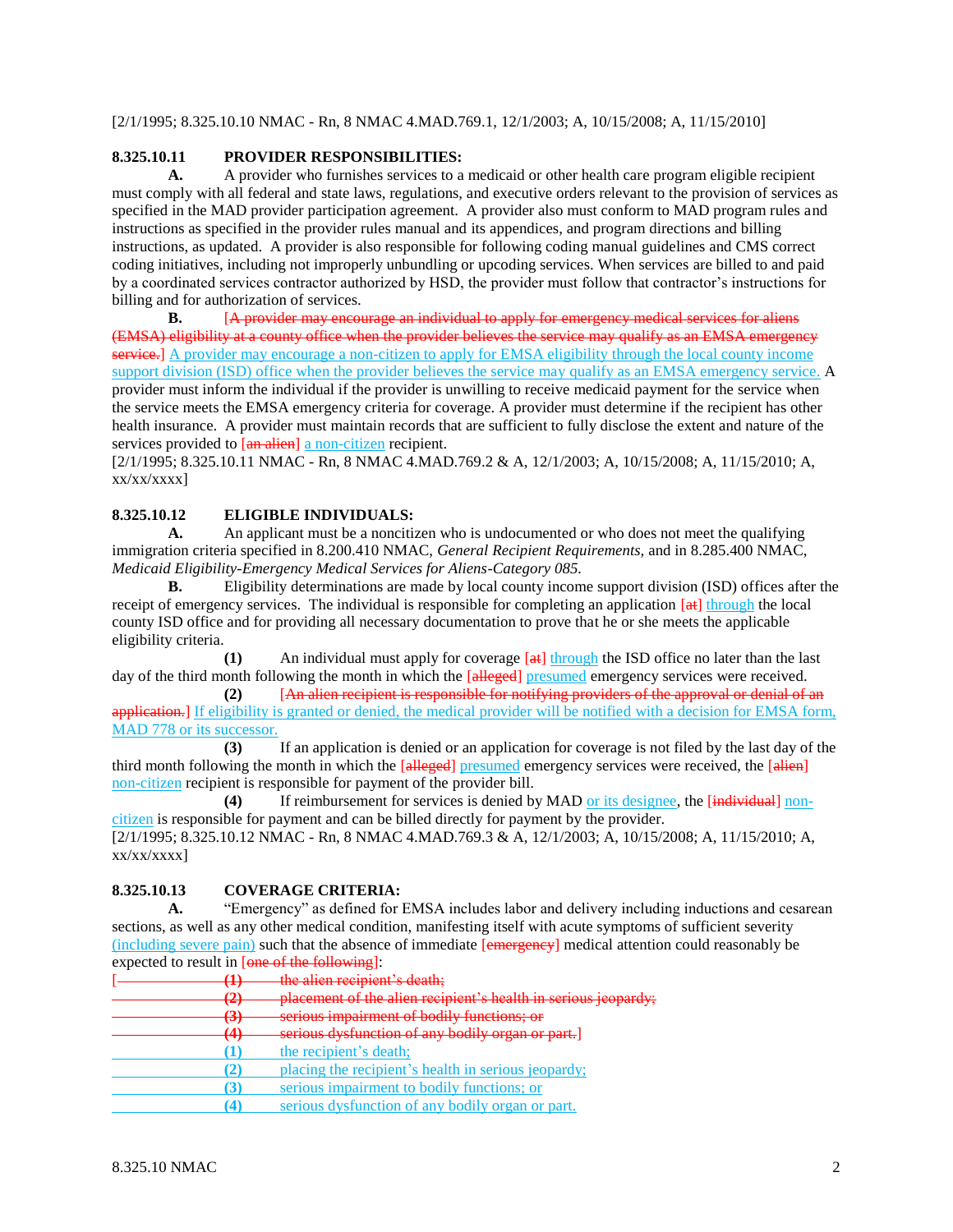**B.** Services are covered only when necessary to treat or evaluate a condition meeting the definition of emergency and are covered only for the duration of that emergency.

**C.** Labor and delivery services provided by an out of state border hospital or emergency transfers from an in state acute care hospital to a border acute care hospital are covered. The out of state border provider must be enrolled with the New Mexico medicaid program.

[**C.] D.** After delivery, a child can have legally documented or citizenship status because of its birth in the United States and, therefore, is not eligible for [emergency services for aliens] EMSA. The child may be eligible for another MAD category of eligibility on his or her own.

[**D.] E.** Determination of coverage is made by MAD or its designee.

[2/1/1995; 8.325.10.13 NMAC - Rn, 8 NMAC 4.MAD.769.4 & A, 12/1/2003; A, 10/15/2008; A, 11/15/2010; A,  $xx/xx/xxxx$ ]

**8.325.10.14 [SERVICE LIMITATIONS:** To meet the categorical eligibility requirements, a recipient who is an alien must be a resident of the state of New Mexico. Proof of residence must be furnished by the alien to the local county ISD office. An individual traveling through New Mexico, entering the United States through New Mexico en route to another destination, visiting in New Mexico or touring New Mexico with a tourist visa does not meet the residence requirement.] **RESIDENCE:** To meet the categorical eligibility requirements, a recipient who is a non-citizen must be a resident of the state of New Mexico in accordance with 8.200.410.14 and 8.291.410.15 NMAC.

[2/1/1995; 8.325.10.14 NMAC - Rn, 8 NMAC 4.MAD.769.5, 12/1/2003; A, 10/15/2008; A, 11/15/2010; A,  $xx/xx/xxxx$ ]

**8.325.10.15 NONCOVERED SERVICES:** MAD does not cover any medical service that is not necessary to treat or evaluate a condition for an individual who is  $\frac{a_n}{b_n}$  a non-citizen that does not meet the definition of EMSA emergency. Additionally, MAD does not cover the following specific services:

- **A.** long term care;
- **B.** organ transplants;
- **C.** rehabilitation services;
- **D.** elective surgical procedures;
- **E.** psychiatric or psychological services;
- **F.** durable medical equipment or supplies;
- **G.** eyeglasses;
- **H.** hearing aids;
- **I.** outpatient prescriptions;
- **J.** podiatry services;
- **K.** prenatal and postpartum care:
- **L.** well child care;
- **M.** routine dental care;
- **N.** routine dialysis services;
- **O.** any medical service furnished by an out-of-state provider;
- **P.** non-emergency transportation; and
- **Q.** preventive care.

[2/1/1995; 8.325.10.15 NMAC - Rn, 8 NMAC 4.MAD.769.6 & A, 12/1/2003; A, 10/15/2008; A, 11/15/2010; A,  $xx/xx/xxxx$ ]

**8.325.10.16 UTILIZATION REVIEW:** Claims for services furnished to a non-citizen recipient [who is an alien] are reviewed by MAD or its designee before payment to determine if the circumstances warrant coverage.

**A. Eligibility determination:** [An alien] A non-citizen recipient who requests MAD coverage for services must meet specific categorical eligibility requirements. Eligibility determinations by local county ISD offices must be made before the review for medical necessity.

**B. Reconsideration:** [A provider and the alien are given notice of the denial when the EMSA emergency criteria are not met. An alien recipient can request a re-review and reconsideration of denied coverage of the service. See 8.350.2 NMAC, *Reconsideration of Utilization Review Decisions* [MAD-953]. An alien recipient can also request a hearing. See 8.52.2 NMAC, *Recipient Hearings*.] A provider and the non-citizen recipient are given notice of the denial when the EMSA emergency criteria are not met. A provider who is dissatisfied with a medical necessity decision by MAD, its UR contractor or a MAD designee, can request a reconsideration. A non